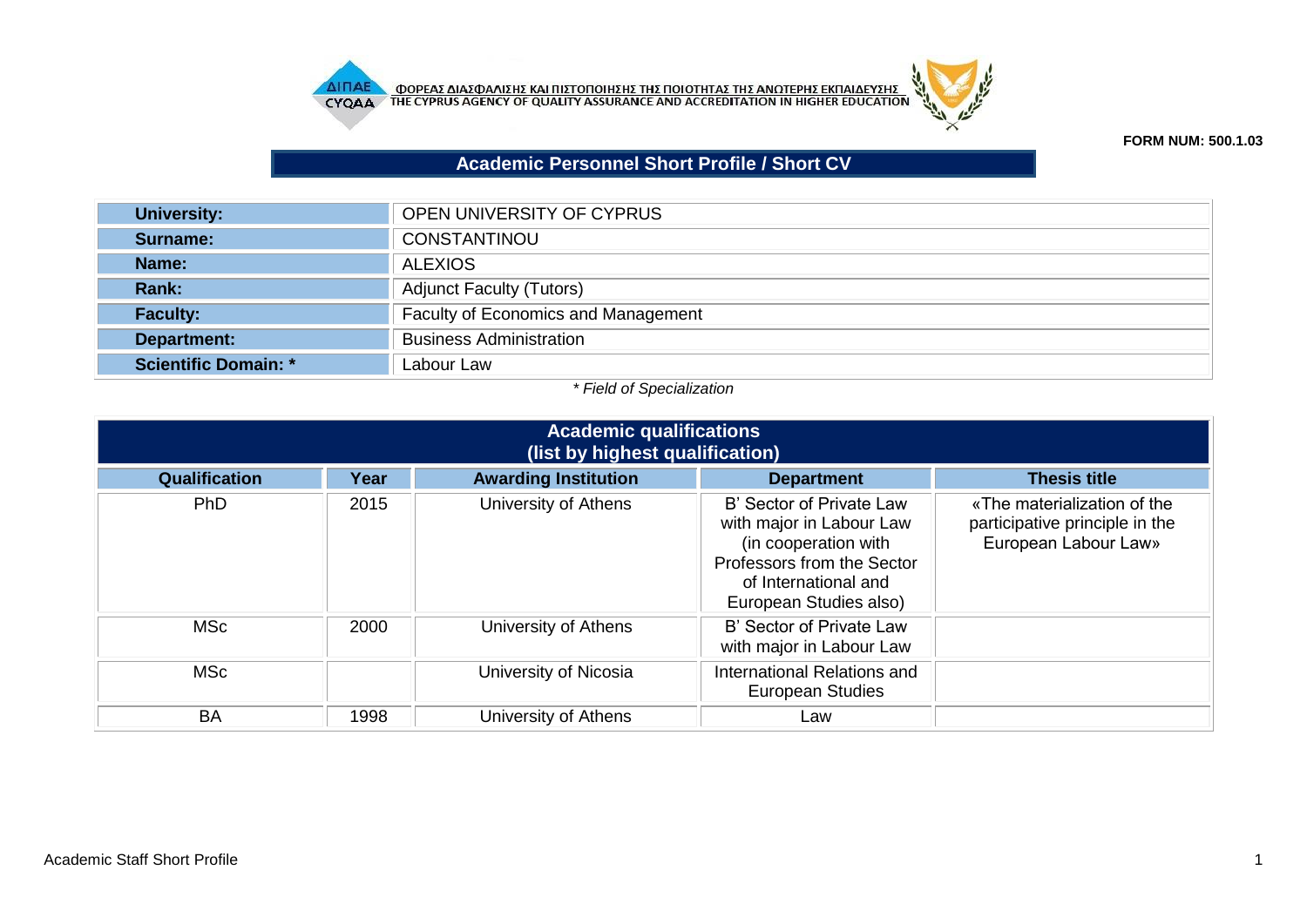|                             | <b>Employment history – List by the three (3) most recent</b> |                                                  |                |                                                        |  |  |
|-----------------------------|---------------------------------------------------------------|--------------------------------------------------|----------------|--------------------------------------------------------|--|--|
| <b>Period of employment</b> |                                                               | <b>Employer</b>                                  | Location       | <b>Position</b>                                        |  |  |
| <b>From</b>                 | To                                                            |                                                  |                |                                                        |  |  |
| 06.05.2002                  | Today                                                         | Constantinou Law firm                            | Athens, Greece | <b>Supreme Court Lawyer</b>                            |  |  |
| 3. 12. 1998                 | 31, 12, 2001                                                  | <b>Banking Company styled</b><br>«ARAB BANK PLC» | Athens, Greece | Trainee Lawyer - First<br><b>Instance Court Lawyer</b> |  |  |
|                             |                                                               |                                                  |                |                                                        |  |  |

| Key refereed journal papers, monographs, books, conference publications etc. List the five (5) more recent and other<br>five (5) selected - (max total 10) |      |                                                                                                                                                    |                      |                                                               |                                                |              |
|------------------------------------------------------------------------------------------------------------------------------------------------------------|------|----------------------------------------------------------------------------------------------------------------------------------------------------|----------------------|---------------------------------------------------------------|------------------------------------------------|--------------|
| <b>Ref. Number</b>                                                                                                                                         | Year | <b>Title</b>                                                                                                                                       | <b>Other authors</b> | <b>Journal and</b><br><b>Publisher /</b><br><b>Conference</b> | Vol.                                           | <b>Pages</b> |
|                                                                                                                                                            | 2017 | «Conceptual clarification of<br>the terms for implementing<br>Directive 2009/38/EC and L.<br>4052/2012 on European<br><b>Works Councils»</b>       |                      | «Labour Legislation<br>Bulletin (DEN)»                        | Vol.<br>72,<br>Numb<br>er<br>1712/2<br>017     | 561          |
| 2                                                                                                                                                          | 2017 | «Procedure for the<br>establishment of the<br>European Works Council or of<br>a procedure for the purposes<br>of informing employees»              |                      | «Labour Legislation<br>Bulletin (DEN)»                        | Vol.<br>72,<br>Num<br>ber<br>1721<br>/201<br>7 | 1233         |
| 3                                                                                                                                                          | 2018 | «The function, confidential<br>information, role and<br>protection of the European<br><b>Works Council. The</b><br>application of the annex to the |                      | «Labour Legislation<br>Bulletin (DEN)»                        | Vol.<br>74,<br>Numb<br>er<br>1734/2<br>018     | 1            |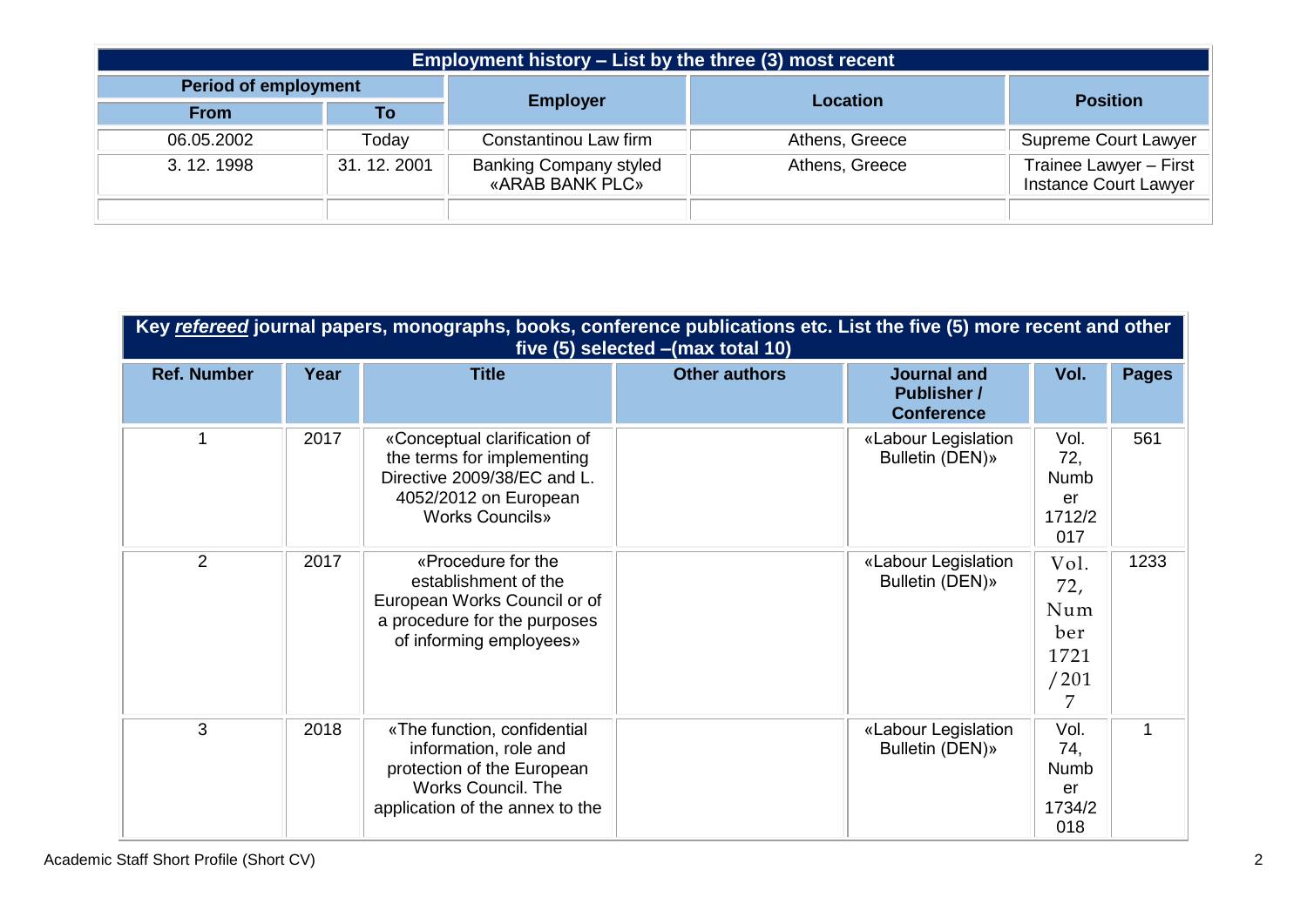|    | directive 2009/38/EC and the<br>L. 4052/2012» |  |  |
|----|-----------------------------------------------|--|--|
|    |                                               |  |  |
|    |                                               |  |  |
|    |                                               |  |  |
|    |                                               |  |  |
|    |                                               |  |  |
|    |                                               |  |  |
| 10 |                                               |  |  |
|    |                                               |  |  |

|                    | Exhibitions (where applicable). List the five (5) more recent and other five (5) selected.<br>(max total 10) |              |                              |           |                           |  |
|--------------------|--------------------------------------------------------------------------------------------------------------|--------------|------------------------------|-----------|---------------------------|--|
| <b>Ref. Number</b> | <b>Date</b>                                                                                                  | <b>Topic</b> | <b>International / Local</b> | Location* | <b>Role in Exhibition</b> |  |
|                    |                                                                                                              |              |                              |           |                           |  |
| $\overline{2}$     |                                                                                                              |              |                              |           |                           |  |
| 3                  |                                                                                                              |              |                              |           |                           |  |
| 4                  |                                                                                                              |              |                              |           |                           |  |
| 5                  |                                                                                                              |              |                              |           |                           |  |
| 6                  |                                                                                                              |              |                              |           |                           |  |
| 7                  |                                                                                                              |              |                              |           |                           |  |
| 8                  |                                                                                                              |              |                              |           |                           |  |
| 9                  |                                                                                                              |              |                              |           |                           |  |
| 10                 |                                                                                                              |              |                              |           |                           |  |

\**Specify venue, geographic location etc*

**Research Projects. List the five (5) more recent and other five (5) selected (max total 10)**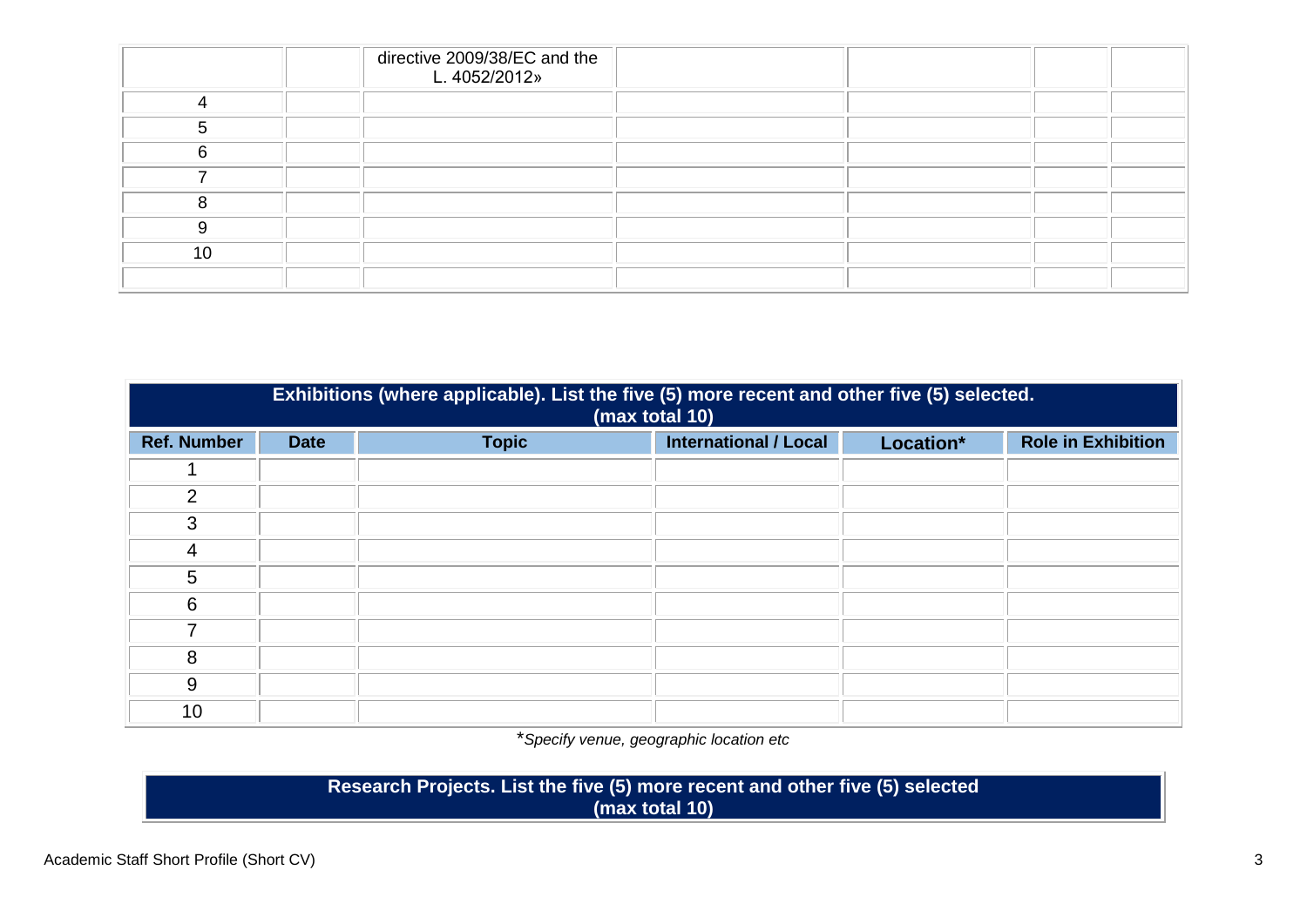| Ref.<br><b>Number</b> | <b>Date</b> | <b>Title</b> | <b>Funded by</b> | <b>Project Role*</b> |
|-----------------------|-------------|--------------|------------------|----------------------|
|                       |             |              |                  |                      |
| 2                     |             |              |                  |                      |
| 3                     |             |              |                  |                      |
| 4                     |             |              |                  |                      |
| $5\phantom{.0}$       |             |              |                  |                      |
| 6                     |             |              |                  |                      |
| ⇁                     |             |              |                  |                      |
| 8                     |             |              |                  |                      |
| 9                     |             |              |                  |                      |
| 10                    |             |              |                  |                      |

*\*Project Role: i.e. Scientific/Project Coordinator, Research Team Member, Researcher, Assistant Researcher, other*

|                    | <b>Consulting Services and/or Participation in Councils / Boards/ Editorial Committees.</b><br>List the five (5) more recent |              |                                     |                       |  |  |
|--------------------|------------------------------------------------------------------------------------------------------------------------------|--------------|-------------------------------------|-----------------------|--|--|
| <b>Ref. Number</b> | <b>Period</b>                                                                                                                | Organization | <b>Title of Position or Service</b> | <b>Key Activities</b> |  |  |
|                    |                                                                                                                              |              |                                     |                       |  |  |
|                    |                                                                                                                              |              |                                     |                       |  |  |
|                    |                                                                                                                              |              |                                     |                       |  |  |
|                    |                                                                                                                              |              |                                     |                       |  |  |
| G                  |                                                                                                                              |              |                                     |                       |  |  |

| Awards / International Recognition (where applicable). List the five (5) more recent and other five (5) selected.<br>(max total 10) |                                                   |  |  |  |  |
|-------------------------------------------------------------------------------------------------------------------------------------|---------------------------------------------------|--|--|--|--|
| Ref.<br><b>Number</b>                                                                                                               | <b>Title</b><br><b>Awarded by:</b><br><b>Date</b> |  |  |  |  |